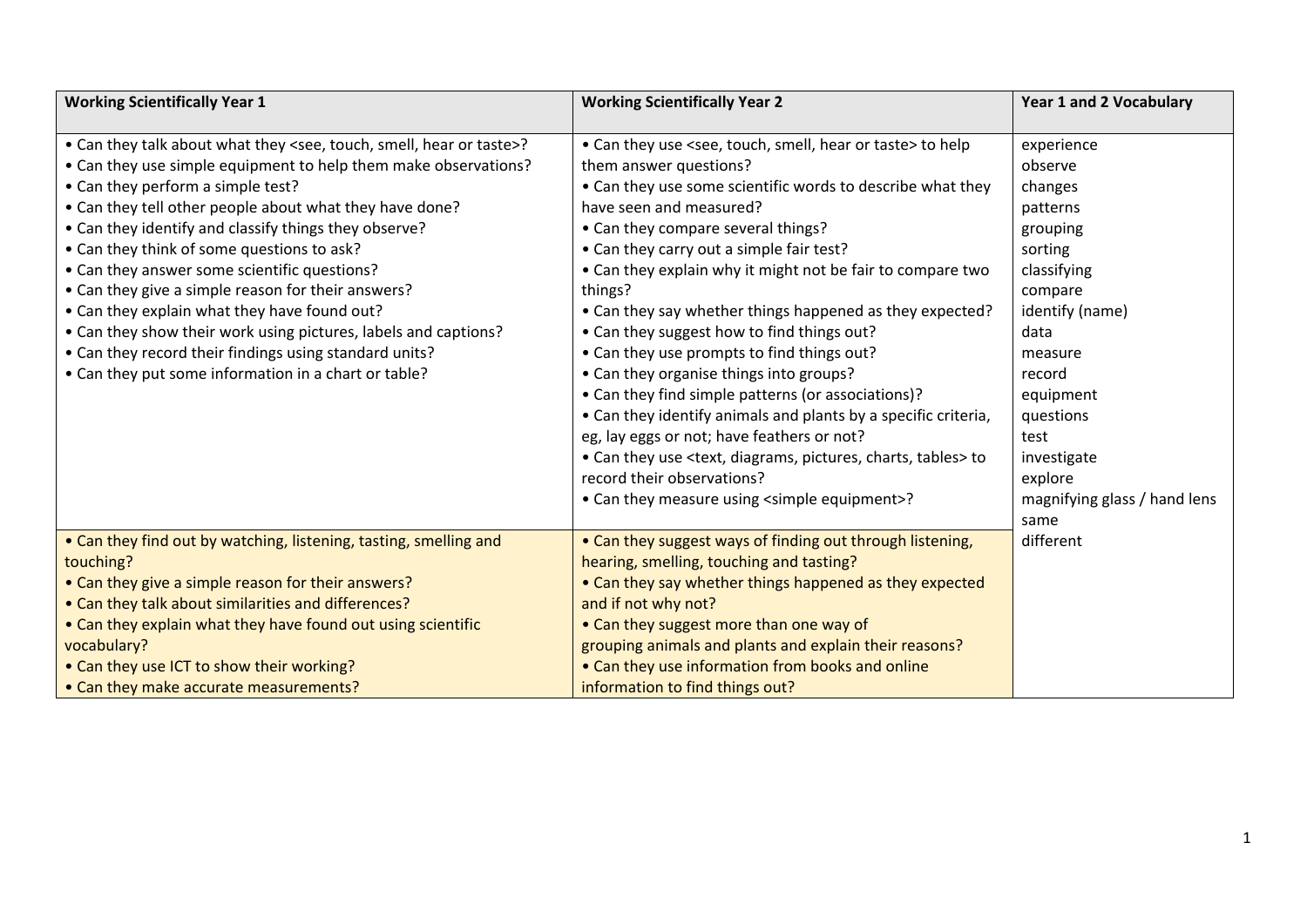| Year 1 Plants and Animals, including humans                    | <b>Year 2 Plants, animals and Humans</b>           | Year 1 and 2                |                   |
|----------------------------------------------------------------|----------------------------------------------------|-----------------------------|-------------------|
|                                                                |                                                    | <b>Vocabulary</b>           |                   |
| • Can they name the petals, stem, leaf, bulb, flower, seed,    | • Can they match certain living things to the      | names of common animals:    | plants            |
| stem and root of a plant?                                      | habitats they are found in?                        | fish, amphibians, reptiles, | wild plants       |
| • Can they identify and name a range of common plants and      | • Can they explain the differences between living  | birds, mammals              | garden plants     |
| trees?                                                         | and non-living things?                             | carnivores                  | evergreen trees   |
| • Can they recognise deciduous and evergreen trees?            | • Can they describe some of the life processes     | herbivores                  | deciduous trees   |
| • Can they name the trunk, branches and root of a tree?        | common to plants and animals, including            | omnivores                   | common flowering  |
| • Can they describe the parts of a plant (roots, stem, leaves, | humans?                                            | human                       | plants            |
| flowers)?                                                      | • Can they decide whether something is living,     | body                        | flowers           |
| • Can they point out some of the differences between           | dead or non-living?                                | senses                      | vegetables        |
| different animals?                                             | • Can they describe how a habitat provides for     | see                         | leaf/leaves       |
| • Can they sort photographs of living things and non-living    | the basic needs of things living there?            | hear                        | flower            |
| things?                                                        | • Can they describe a range of different habitats? | feel                        | blossom           |
| • Can they identify and name a variety of common animals?      | • Can they describe how plants and animals are     | smell                       | petal             |
| (birds, fish, amphibians, reptiles, mammals, invertebrates)    | suited to their habitat?                           | taste                       | stem              |
| • Can they describe how an animal is suited to its             | • Can they describe what animals need to           | habitat                     | trunk             |
| environment?                                                   | survive?                                           | local environment           | branch            |
| • Can they identify and name a variety of common animals       | • Can they explain that animals grow and           | pet                         | root              |
| that are carnivores, herbivores and omnivores?                 | reproduce?                                         | wild animal                 | seed              |
| • Can they name the parts of the human body that they can      | • Can they explain why animals have offspring      | insect                      | bulb              |
| see?                                                           | which grow into adults?                            | minibeast                   | bud               |
| • Can they draw & label basic parts of the human body?         | • Can they describe the life cycle of some living  | food                        | growth            |
| • Can they identify the main parts of the human body and       | things? (e.g. egg, chick, chicken)                 | eat                         | grow              |
| link them to their senses?                                     | • Can they explain the basic needs of animals,     | head                        | habitat           |
| • Can they name the parts of an animal's body?                 | including humans for survival? (water, food, air)  | neck                        | local environment |
| • Can they name a range of domestic animals?                   | • Can they describe why exercise, balanced diet    | body                        | leaf fall         |
| • Can they classify animals by what they eat? (carnivore,      | and hygiene are important for humans?              | arms                        | water             |
| herbivore, omnivore)                                           | • Can they describe what plants need to survive?   | legs                        | light             |
| • Can they compare the bodies of different animals?            | • Can they observe and describe how seeds and      | ears                        | temperature       |
|                                                                | bulbs grow into mature plants?                     | eyes                        | healthy growth    |
|                                                                | • Can they find out & describe how plants need     | nose                        | survive           |
|                                                                | water, light and a suitable temperature to grow    | mouth                       | soil              |
|                                                                | and stay healthy?                                  | tongue                      | germinate         |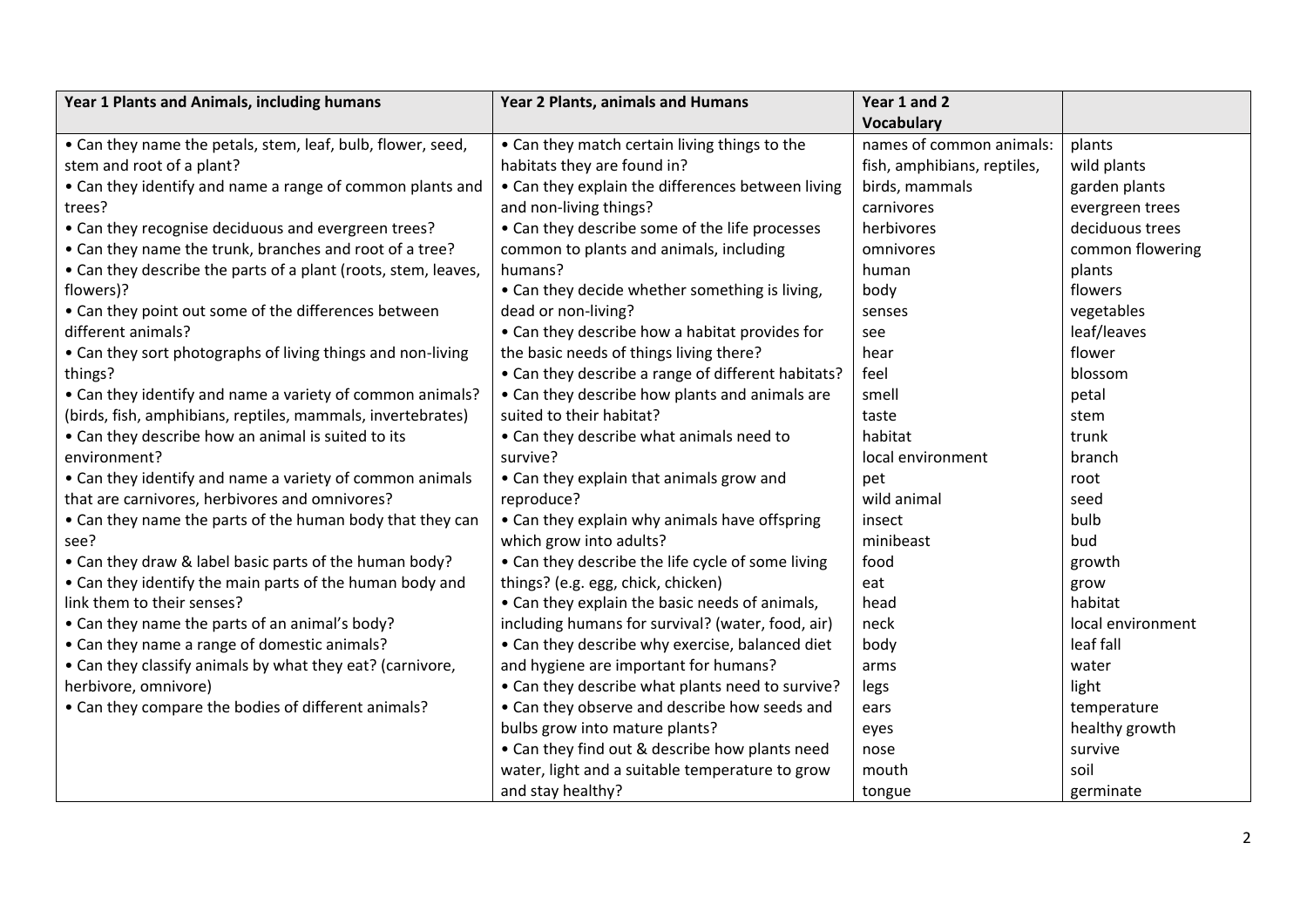| • Can they name the main parts of a flowering plant?       | • Can they name some characteristics of an           | hands       | stages of growth |
|------------------------------------------------------------|------------------------------------------------------|-------------|------------------|
| • Can they begin to classify animals according to a number | animal that help it to live in a particular habitat? | feet        | pond             |
| of given criteria?                                         | • Can they describe what animals need to survive     | fingers     | garden           |
| • Can they point out differences between living things and | and link this to their habitats?                     | toes        | field            |
| non-living things?                                         | • Can they explain that animals reproduce in         | elbows      | park             |
| • Can they name some parts of the human body that cannot   | different ways?                                      | knees       | woodland         |
| be seen?                                                   | • Can they describe what plants need to survive      | hair        | sea shore        |
| • Can they say why certain animals have certain            | and link it to where they are found?                 | teeth       | river            |
| characteristics?                                           | • Can they explain that plants grow and              | grow        | ocean            |
| • Can they name a range of wild animals                    | reproduce in different ways?                         | healthy     | forest           |
|                                                            |                                                      | offspring   | rainforest       |
|                                                            |                                                      | adults      | stones           |
|                                                            |                                                      | young       | rocks            |
|                                                            |                                                      | water       | logs             |
|                                                            |                                                      | air         | leaf litter      |
|                                                            |                                                      | survive     | habitat          |
|                                                            |                                                      | exercise    | micro-habitat    |
|                                                            |                                                      | hygiene     | living           |
|                                                            |                                                      | egg         | dead             |
|                                                            |                                                      | chick       | not living       |
|                                                            |                                                      | chicken     | alive            |
|                                                            |                                                      | caterpillar | healthy          |
|                                                            |                                                      | pupa        | food             |
|                                                            |                                                      | moth        | food chain       |
|                                                            |                                                      | butterfly   | depend           |
|                                                            |                                                      | tadpole     | source of food   |
|                                                            |                                                      | frog        | shelter          |
|                                                            |                                                      | frog spawn  | grow             |
|                                                            |                                                      | lamb        | growth           |
|                                                            |                                                      | sheep       | healthy          |
|                                                            |                                                      | calf        |                  |
|                                                            |                                                      | cow         |                  |
|                                                            |                                                      | foal        |                  |
|                                                            |                                                      | horse       |                  |
|                                                            |                                                      |             |                  |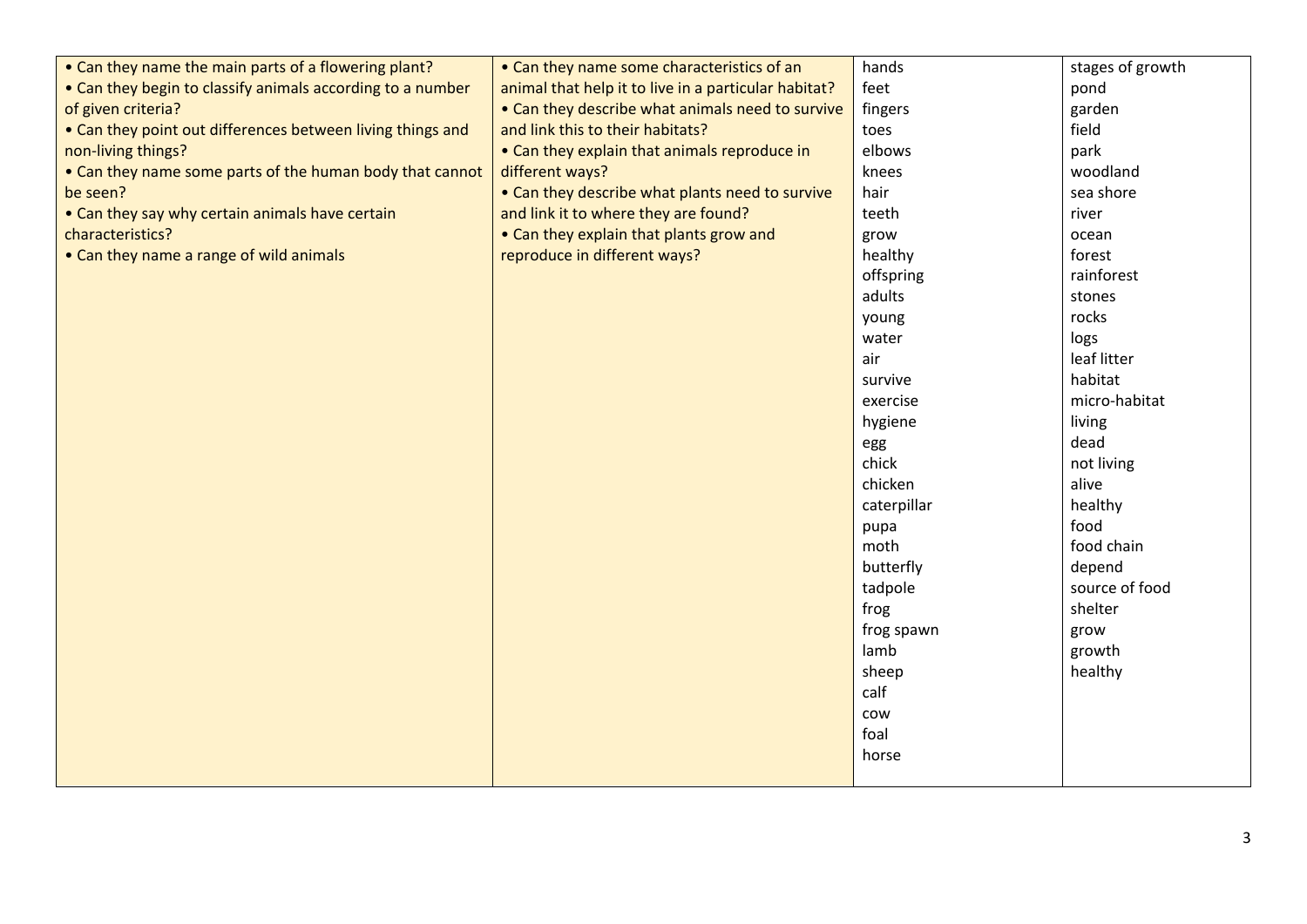| <b>Materials Year 1</b>                                                     | <b>Materials Year 2</b>                                       | <b>Year 1 and 2 Vocabulary</b> |
|-----------------------------------------------------------------------------|---------------------------------------------------------------|--------------------------------|
| • Can they distinguish between an object and the material from which it     | • Can they describe the simple physical properties of a       | everyday materials             |
| is made?                                                                    | variety of everyday materials?                                | wood                           |
| • Can they describe materials using their senses?                           | • Can they compare and group together a variety of            | paper                          |
| • Can they describe materials using their senses, using specific scientific | materials based on their simple physical properties?          | plastic                        |
| words?                                                                      | • Can they explore how the shapes of solid objects can be     | metal                          |
| • Can they explain what material objects are made from?                     | changed? (squashing, bending, twisting, stretching)           | glass                          |
| • Can they explain why a material might be useful for a specific job?       | • Can they find out about people who developed useful         | water                          |
| • Can they name some different everyday materials? e.g. wood, plastic,      | new materials? (John Dunlop, Charles Macintosh, John          | rock                           |
| metal, water and rock                                                       | McAdam)                                                       | brick                          |
| • Can they sort materials into groups by a given criteria?                  | • Can they identify and compare the suitability of a variety  | stone                          |
| • Can they explain how solid shapes can be changed by squashing,            | of everyday materials, including wood, metal, plastic, glass, | fabric                         |
| bending, twisting and stretching?                                           | brick, rock, paper,                                           | material                       |
|                                                                             | cardboard for particular uses?                                | foil                           |
|                                                                             | • Can they explain how things move on different surfaces?     | elastic                        |
| • Can they describe things that are similar and different between           | • Can they describe the properties of different materials     | dough                          |
| materials?                                                                  | using words like, transparent or opaque, flexible, etc.?      | rubber                         |
| • Can they explain what happens to certain materials when they are          | • Can they sort materials into groups and say why they        | card                           |
| heated, e.g. bread, ice, chocolate?                                         | have sorted them in that way?                                 | cardboard                      |
| • Can they explain what happens to certain materials when they are          | • Can they say which materials are natural and which are      | clay                           |
| cooled, e.g. jelly, heated                                                  | man made?                                                     | object                         |
| chocolate?                                                                  | • Can they explain how materials are changed by heating       | make/made                      |
|                                                                             | and cooling?                                                  | hard/soft                      |
|                                                                             | • Can they explain how materials are changed by bending,      | shiny/dull                     |
|                                                                             | twisting and stretching?                                      | stretchy/stiff                 |
|                                                                             | • Can they tell which materials cannot be changed back        | rough/smooth                   |
|                                                                             | after being heated, cooled, bent, stretched or twisted?       | bendy/not bendy                |
|                                                                             |                                                               | waterproof/not waterproof      |
|                                                                             |                                                               | transparent/opaque             |
|                                                                             |                                                               | absorbent/not absorbent        |
|                                                                             |                                                               | squash                         |
|                                                                             |                                                               | twist                          |
|                                                                             |                                                               | bend                           |
|                                                                             |                                                               | stretch                        |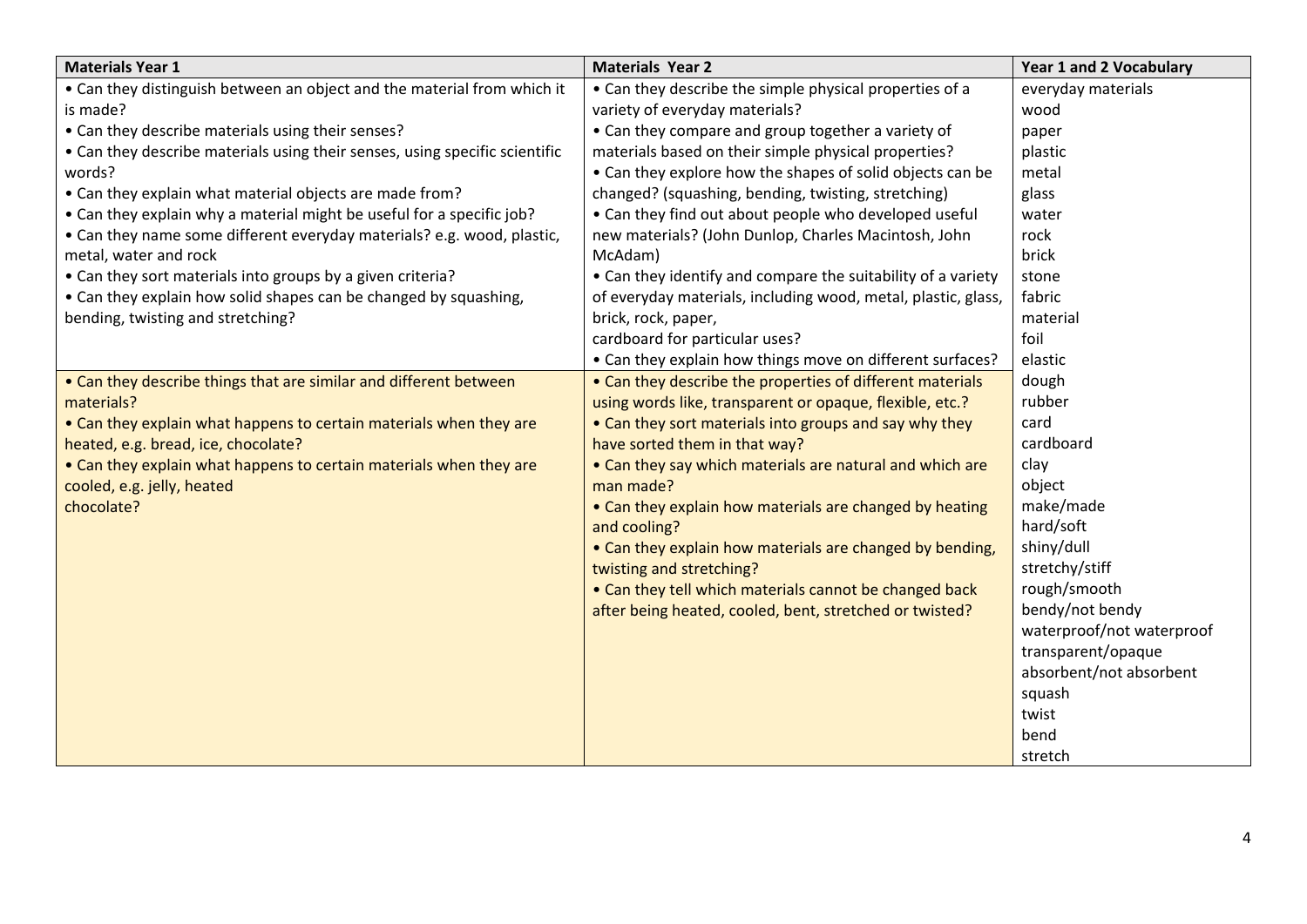| <b>Year 1 Seasonal Changes</b>                                       | <b>Challenging</b>                                         | Vocab           |
|----------------------------------------------------------------------|------------------------------------------------------------|-----------------|
| • Can they observe changes across the four seasons?                  | • Can they observe features in the environment and         | seasons         |
| • Can they name the four seasons in order?                           | explain that these are related to a specific season?       | seasonal change |
| • Can they observe and describe weather associated with the seasons? | • Can they observe and talk about changes in the weather?  | spring          |
| • Can they observe and describe how day length varies?               | • Can they talk about weather variation in different parts | summer          |
|                                                                      | of the world?                                              | autumn          |
|                                                                      |                                                            | winter          |
|                                                                      |                                                            | weather         |
|                                                                      |                                                            | sun             |
|                                                                      |                                                            | sunshine        |
|                                                                      |                                                            | rain            |
|                                                                      |                                                            | snow            |
|                                                                      |                                                            | sleet           |
|                                                                      |                                                            | ice             |
|                                                                      |                                                            | frost           |
|                                                                      |                                                            | fog             |
|                                                                      |                                                            | cloud           |
|                                                                      |                                                            | hot             |
|                                                                      |                                                            | cold            |
|                                                                      |                                                            | storm           |
|                                                                      |                                                            | sky             |
|                                                                      |                                                            | earth           |
|                                                                      |                                                            | night           |
|                                                                      |                                                            | day             |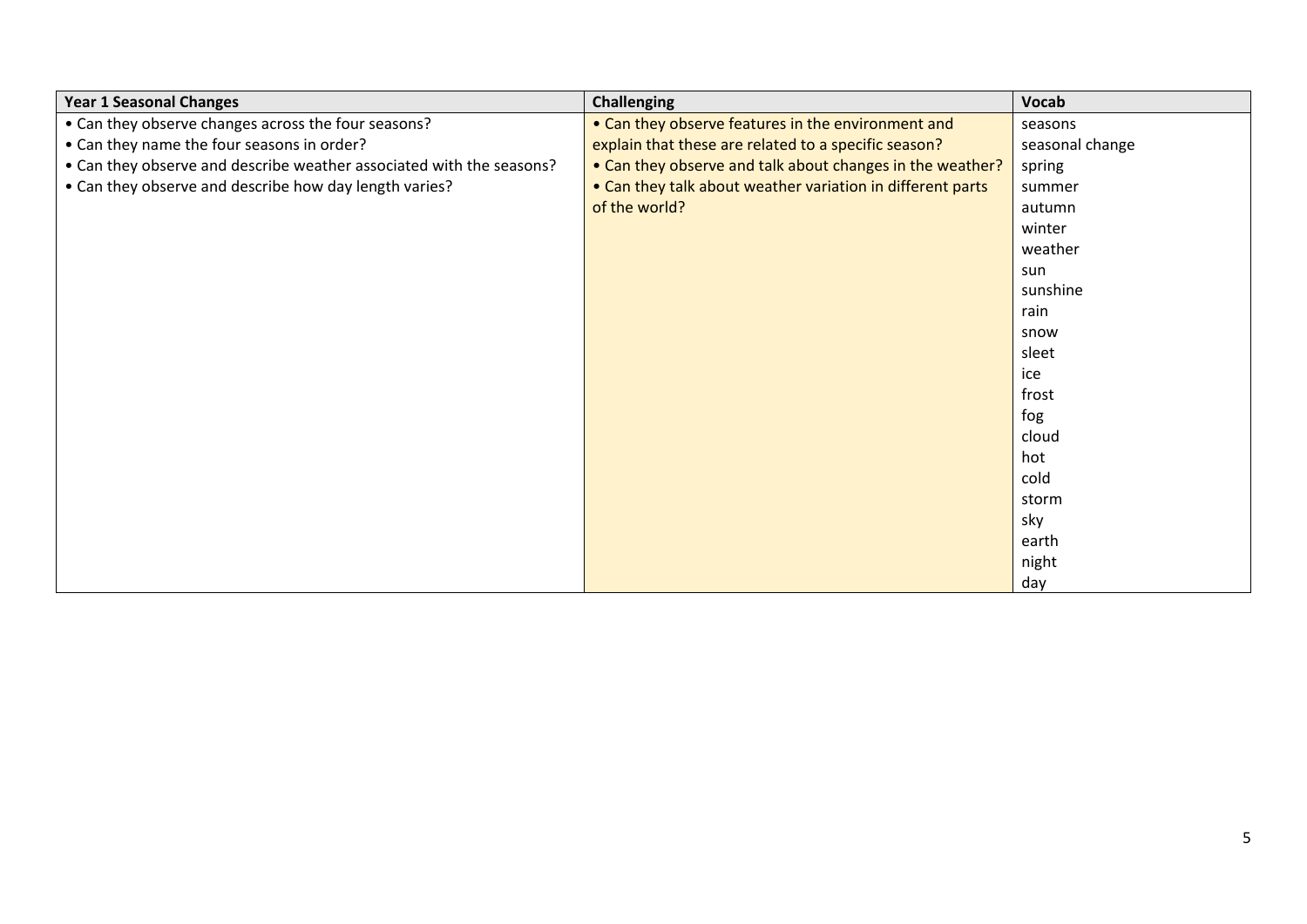| <b>Working Scientifically Y3</b>                                            | <b>Working Scientifically Y4</b>                                   | 3 and 4 Vocabulary |
|-----------------------------------------------------------------------------|--------------------------------------------------------------------|--------------------|
| • Can they use different ideas and suggest how to find                      | • Can they set up a simple fair test to make comparisons?          | develop            |
| something out?                                                              | • Can they plan a fair test and isolate variables, explaining why  | enquiry            |
| • Can they make and record a prediction before testing?                     | it was fair and which variables have                               | practical enquiry  |
| • Can they plan a fair test and explain why it was fair?                    | been isolated?                                                     | fair test          |
| • Can they set up a simple fair test to make comparisons?                   | • Can they suggest improvements and predictions?                   | comparative test   |
| • Can they explain why they need to collect information to answer a         | • Can they decide which information needs to be collected and      | relationships      |
| question?                                                                   | decide which is the best way for collecting it?                    | conclusion         |
| • Can they measure using different equipment and units of measure?          | • Can they use their findings to draw a simple conclusion?         | accurate           |
| • Can they record their observations in different ways?                     | • Can they take measurements using different equipment and         | thermometer        |
| <labelled charts="" diagrams,="" etc=""></labelled>                         | units of measure and record what they have found in a range of     | data logger        |
| • Can they describe what they have found using scientific language?         | ways?                                                              | estimate           |
| • Can they make accurate measurements using standard units?                 | • Can they make accurate measurements using standard units?        | data               |
| • Can they explain what they have found out and use their                   | • Can they explain their findings in different ways (display,      | diagram            |
| measurements to say whether it helps to answer their question?              | presentation, writing)?                                            | key (identifying)  |
| • Can they use a range of equipment (including a data logger) in a simple   | • Can they find any patterns in their evidence or                  | table              |
| test?                                                                       | measurements?                                                      | chart              |
|                                                                             | • Can they make a prediction based on something they have          | bar chart          |
|                                                                             | found out?                                                         | results            |
|                                                                             | • Can they evaluate what they have found using scientific          | predictions        |
|                                                                             | language, drawings, labelled diagrams, bar charts and tables?      | explanation        |
|                                                                             | • Can they use straightforward scientific evidence to              | reason             |
|                                                                             | answer questions or to support their findings?                     | similarity         |
|                                                                             | • Can they identify differences, similarities or changes related   | difference         |
|                                                                             | to simple scientific ideas or processes?                           | question           |
| • Can they record and present what they have found using scientific         | • Can they plan and carry out an investigation by controlling      | evidence           |
| language, drawings, labelled diagrams, bar charts and tables?               | variables fairly and accurately?                                   | information        |
| • Can they explain their findings in different ways (display, presentation, | • Can they use test results to make further predictions and set    | findings           |
| writing)?                                                                   | up further comparative tests?                                      | criteria           |
| • Can they use their findings to draw a simple conclusion?                  | • Can they record more complex data and results using              | values             |
| • Can they suggest improvements and predictions                             | scientific diagrams, classification keys, tables, bar charts, line | properties         |
| for further tests?                                                          | graphs and models?                                                 | characteristics    |
| • Can they suggest how to improve their work if they did it again?          | • Can they report findings from investigations through written     |                    |
|                                                                             | explanations and conclusions?                                      |                    |
|                                                                             | • Can they use a graph or diagram to answer scientific             |                    |
|                                                                             | questions?                                                         |                    |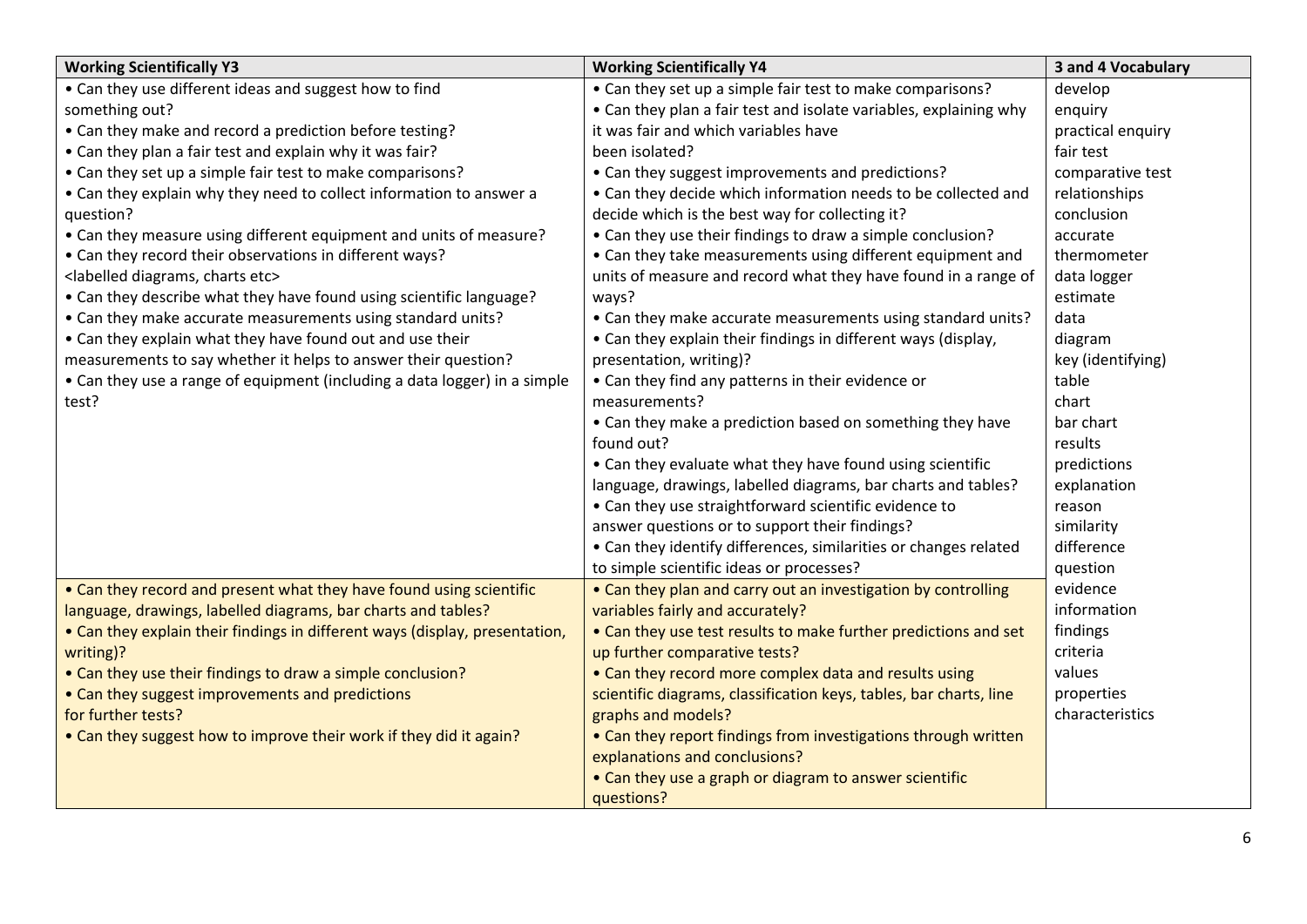| <b>Plants and Animals, including Humans Year 3</b>                           | Plants, animals and humans Year 4                                  | <b>Vocabulary Y3 and 4</b>  |
|------------------------------------------------------------------------------|--------------------------------------------------------------------|-----------------------------|
| • Can they explain the importance of a nutritionally balanced diet?          | • Can they identify and name the basic parts of the digestive      | nutrition                   |
| • Can they describe how nutrients, water and oxygen are transported          | system in humans?                                                  | diet                        |
| within animals and humans?                                                   | • Can they describe the simple functions of the basic parts of     | skeleton                    |
| • Can they identify that animals, including humans, cannot make their        | the digestive system in humans?                                    | muscles                     |
| own food: they get nutrition from what they eat?                             | • Can they identify the simple function of different types of      | protection                  |
| • Can they describe and explain the skeletal system of a human?              | teeth in humans?                                                   | support                     |
| • Can they describe and explain the muscular system of a human?              | • Can they compare the teeth of herbivores and carnivores?         | movement                    |
| • Can they identify and describe the functions of different parts of         | • Can they explain what a simple food chain shows?                 | bones                       |
| flowering plants? (roots, stem/trunk, leaves and flowers)?                   | • Can they construct and interpret a variety of food chains,       | skull                       |
| • Can they explore the requirement of plants for life and growth (air,       | identifying producers, predators and prey?                         | shell                       |
| light, water, nutrients from soil, and room to grow)?                        | • Can they recognise that living things can be grouped in a        | digestive system            |
| • Can they explain how they vary from plant to plant?                        | variety of ways?                                                   | stomach                     |
| • Can they investigate the way in which water is transported within          | • Can they explore and use a classification key to group, identify | small intestine             |
| plants?                                                                      | and name a variety of living things? (plants, vertebrates,         | large intestine             |
| • Can they explore the part that flowers play in the life cycle of flowering | invertebrates)                                                     | oesophagus                  |
| plants, including pollination, seed formation and seed dispersal?            | • Can they compare the classification of common plants and         | types of teeth: molar, pre- |
|                                                                              | animals to living things found in other places? (under the sea,    | molar, incisor, canine      |
|                                                                              | prehistoric)                                                       | saliva                      |
|                                                                              | . Do they recognise that environments can change and this can      |                             |
|                                                                              | sometimes pose a danger to living things?                          |                             |
| • Can they explain how the muscular and skeletal systems work together       | • Can they classify living things and non-living things            | functions                   |
| to create movement?                                                          | by a number of characteristics that they have                      | nutrients                   |
| • Can they classify living things and non-living things by a number of       | thought of?                                                        | nutrition                   |
| characteristics that they have thought of?                                   | • Can they explain how people, weather and the                     | air                         |
| • Can they explain how people, weather and the environment can affect        | environment can affect living things?                              | transport (water)           |
| living things?                                                               | • Can they explain how certain living things depend                | life cycle                  |
| • Can they explain how certain living things depend on one another to        | on one another to survive?                                         | pollination                 |
| survive?                                                                     | • Can they give reasons for how they have classified               | seed formation              |
| • Can they classify a range of common plants according to many criteria      | animals and plants, using their characteristics and                | seed dispersal              |
| (environment found, size, climate required, etc.)?                           | how they are suited to their environment?                          | reproduce                   |
|                                                                              | • Can they explore the work of pioneers in                         | fertiliser                  |
|                                                                              | classification? (e.g. Carl Linnaeus)                               |                             |
|                                                                              | • Can they name and group a variety of living things               | environment                 |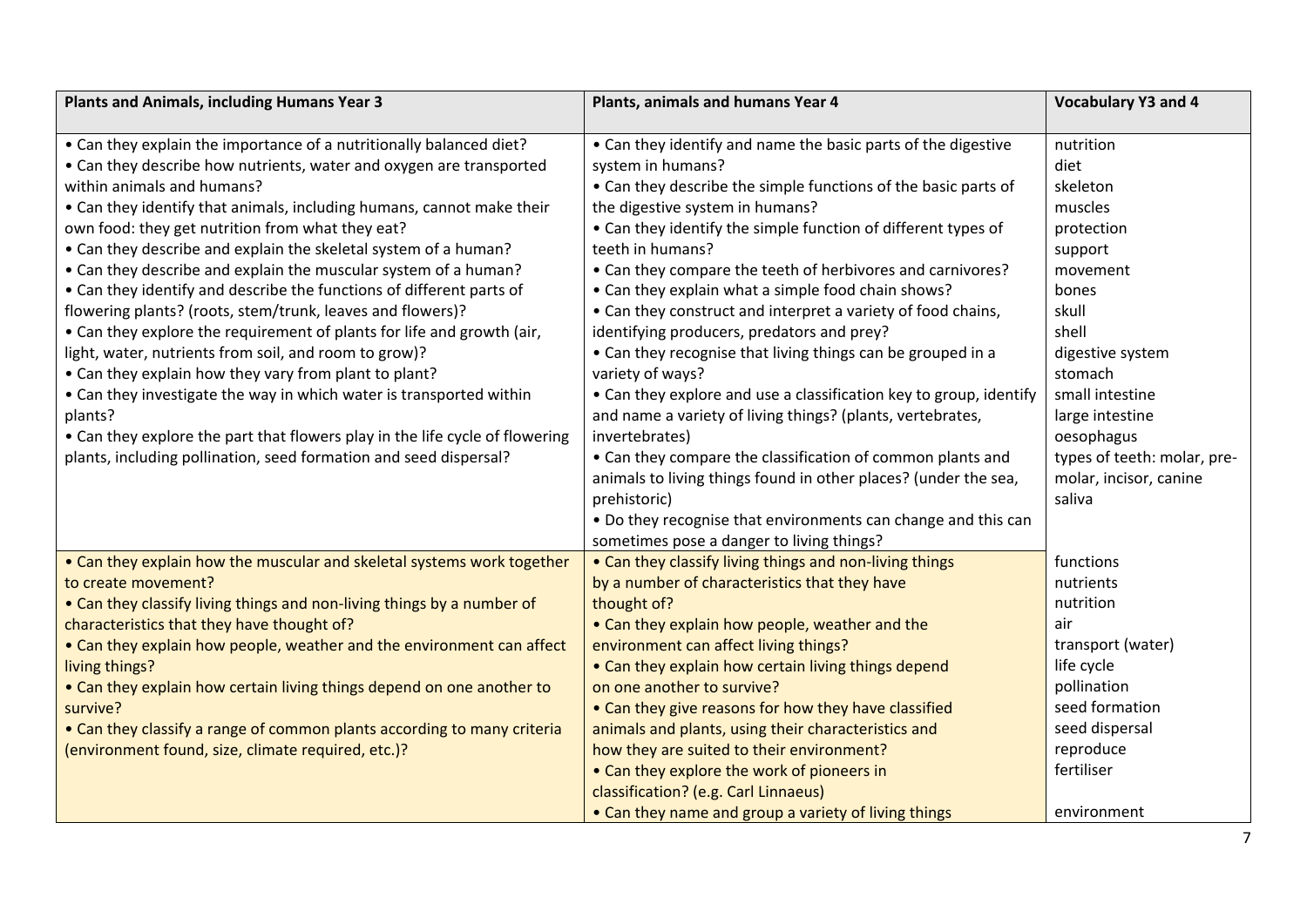| based on feeding patterns? (producer, consumer, | non-flowering plants      |
|-------------------------------------------------|---------------------------|
| predator, prey, herbivore, carnivore, omnivore) | ferns                     |
|                                                 | mosses                    |
|                                                 | flowering plants          |
|                                                 | grasses                   |
|                                                 | vertebrate animals: fish, |
|                                                 | birds, mammals,           |
|                                                 | amphibians, reptiles      |
|                                                 | invertebrate animals:     |
|                                                 | snails, worms, slugs,     |
|                                                 | spiders, insects          |
|                                                 | human impact - litter,    |
|                                                 | deforestation, population |
|                                                 | increase, nature reserves |
|                                                 |                           |
|                                                 |                           |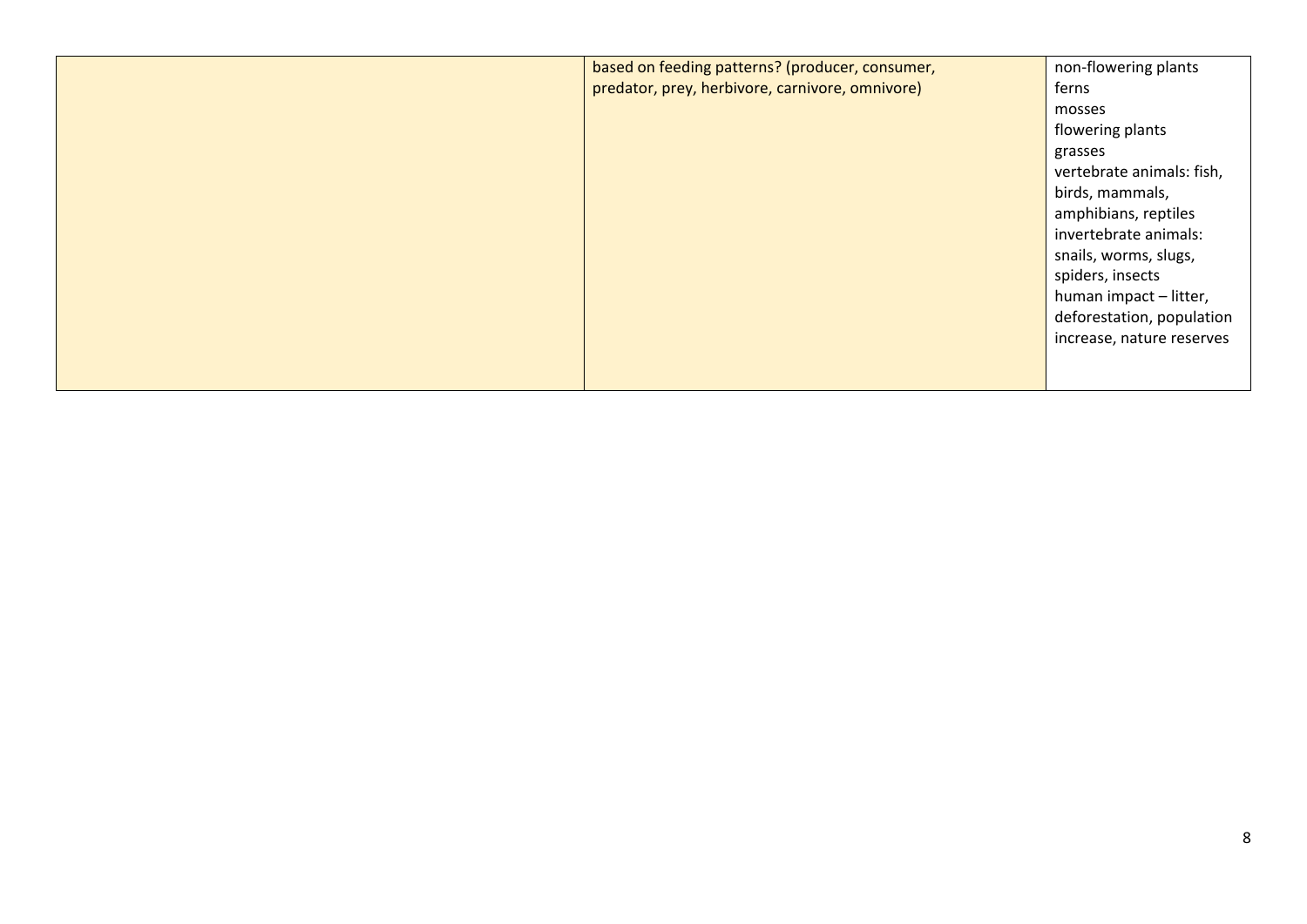| <b>Rocks Y3</b>                                       | <b>Y3 Challenge</b>                                     | <b>Y3 Vocabulary</b> |
|-------------------------------------------------------|---------------------------------------------------------|----------------------|
| • Can they compare and group together different       | • Can they classify igneous and sedimentary rocks?      | rock                 |
| rocks on the basis of their appearance and simple     | • Can they begin to relate the properties of rocks with | soil                 |
| physical properties?                                  | their uses?                                             | fossil               |
| • Can they describe and explain how different rocks   |                                                         | organic matter       |
| can be useful to us?                                  |                                                         | grains               |
| • Can they describe and explain the differences       |                                                         | crystals             |
| between sedimentary and igneous rocks, considering    |                                                         | sedimentary rock     |
| the                                                   |                                                         |                      |
| way they are formed?                                  |                                                         |                      |
| • Can they describe in simple terms how fossils are   |                                                         |                      |
| formed when things that have lived are trapped within |                                                         |                      |
| rock?                                                 |                                                         |                      |
| • Can they recognise that soils are made from rocks   |                                                         |                      |
| and organic matter?                                   |                                                         |                      |

| <b>Y4 States of Matter</b>                              | <b>Y4 Challenge</b>                                  | Y4 Vocabulary  |
|---------------------------------------------------------|------------------------------------------------------|----------------|
| • Can they compare and group materials together,        | • Can they group and classify a variety of materials | solid          |
| according to whether they are solids, liquids or gases? | according to the impact of temperature on them?      | liquid         |
| • Can they explain what happens to materials when       | • Can they explain what happens over time to         | gas            |
| they are heated or cooled?                              | materials such as puddles on the playground or       | temperature    |
| • Can they measure or research the temperature at       | washing hanging on a line?                           | heat (heating) |
| which different materials change state in degrees       | • Can they relate temperature to change of state of  | cool (cooling) |
| Celsius?                                                | materials?                                           | water cycle    |
| • Can they use measurements to explain changes to       |                                                      | evaporation    |
| the state of water?                                     |                                                      | condensation   |
| • Can they identify the part that evaporation and       |                                                      | melting        |
| condensation has in the water cycle?                    |                                                      | freezing       |
| • Can they associate the rate of evaporation with       |                                                      |                |
| temperature?                                            |                                                      |                |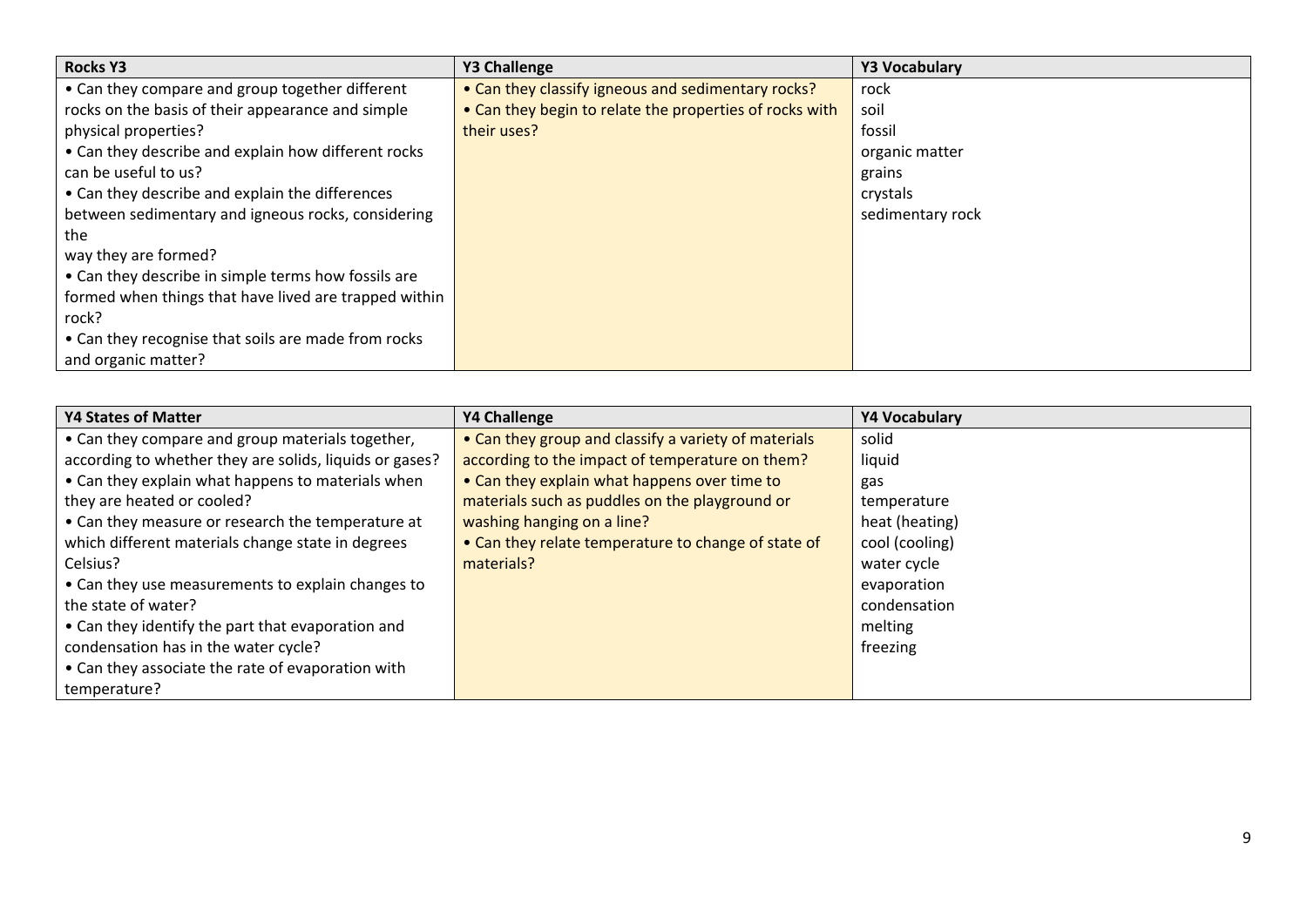| Y4 Light, Forces and Magnets                                               | Challenge                                                     | <b>Vocabulary</b>       |
|----------------------------------------------------------------------------|---------------------------------------------------------------|-------------------------|
| • Can they compare how things move on different surfaces?                  | • Can they investigate the strengths of different magnets and | move                    |
| • Can they observe that magnetic forces can be transmitted without direct  | find fair ways to compare them?                               | movement                |
| contact?                                                                   | • Can they explain why lights need to be bright or dimmer     | surfaces                |
| • Can they observe how some magnets attract or repel each other?           | according to need?                                            | forces                  |
| • Can they classify which materials are attracted to magnets and which are | • Can they explain the difference between transparent,        | push                    |
| not?                                                                       | translucent and opaque?                                       | pull                    |
| • Can they notice that some forces need contact between two objects, but   | • Can they explain why lights need to be bright or dimmer     | contact                 |
| magnetic forces can act at a distance?                                     | according to need?                                            | distance                |
| • Can they compare and group together a variety of                         | • Can they make a bulb go on and off?                         | magnet                  |
| everyday materials on the basis of whether they are                        | • Can they say what happens to the electricity when more      | bar magnet              |
| attracted to a magnet?                                                     | batteries are added?                                          | ring magnet             |
| • Can they identify some magnetic materials?                               | • Can they explain why their shadow changes when the light    | horseshoe magnet        |
| • Can they describe magnets have having two poles (N & S)?                 | source is moved closer or further from the object?            | attract                 |
| • Can they predict whether two magnets will attract or repel each other    |                                                               | repel                   |
| depending on which poles are facing?                                       |                                                               | poles (of magnets)      |
| • Can they recognise that they need light in order to see things?          |                                                               | magnetic materials      |
| • Can they recognise that dark is the absence of light?                    |                                                               | light                   |
| • Can they notice that light is reflected from surfaces?                   |                                                               | dark (absence of light) |
| • Can they recognise that light from the sun can be                        |                                                               | reflect                 |
| dangerous and that there are ways to protect their eyes?                   |                                                               | shadow                  |
| • Can they recognise that shadows are formed when the light from a light   |                                                               | opaque                  |
| source is blocked by a solid object?                                       |                                                               | mirror                  |
| • Can they find patterns in the way that the size of shadows change?       |                                                               | reflective surface      |
|                                                                            |                                                               |                         |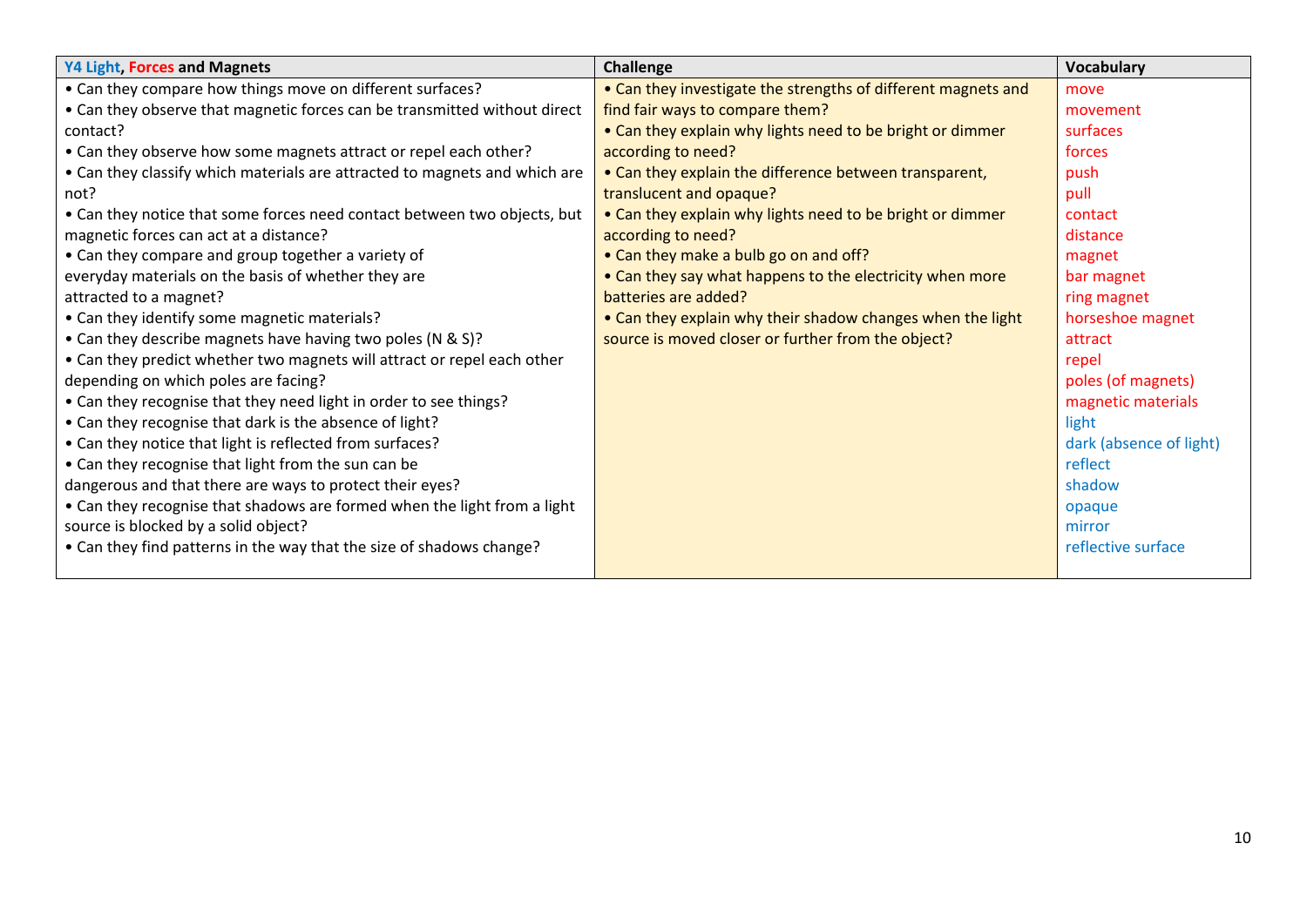| <b>Y4 Sound/Electricity</b>                                             | <b>Challenge</b>                                             | <b>Vocabulary</b> |
|-------------------------------------------------------------------------|--------------------------------------------------------------|-------------------|
| • Can they describe a range of sounds and explain how                   | • Can they explain why sound gets fainter or louder          | vibration         |
| they are made?                                                          | according to the distance?                                   | vibrate           |
| • Can they associate some sounds with something                         | • Can they explain how pitch and volume can be changed       | pitch             |
| vibrating?                                                              | in a variety of ways?                                        | volume            |
| • Can they compare sources of sound and explain how the sounds          | • Can they work out which materials give the best insulation | insulation        |
| differ?                                                                 | for sound?                                                   | electricity       |
| • Can they explain how to change a sound (louder/softer)?               | • Can they explain how a bulb might get lighter?             | simple circuit    |
| • Can they recognise how vibrations from sound travel                   | • Can they recognise if all metals are conductors of         | light bulb        |
| through a medium to a ear?                                              | electricity?                                                 | cell              |
| • Can they find patterns between the pitch of a sound and features of   | • Can they work out which metals can be used to connect      | wire              |
| the object that produce it?                                             | across a gap in a circuit?                                   | buzzer            |
| • Can they find patterns between the volume of the sound and the        | • Can they explain why cautions are necessary for working    | switch            |
| strength of the vibrations that produced it?                            | safely with electricity?                                     | motor             |
| • Can they recognise that sounds get fainter as the distance from the   |                                                              | battery           |
| sound source increases?                                                 |                                                              | series circuit    |
| • Can they explain how you could change the pitch of a sound?           |                                                              | conductor         |
| • Can they investigate how different materials can affect the pitch and |                                                              | insulator         |
| volume of sounds?                                                       |                                                              |                   |
| • Can they identify common appliances that run on                       |                                                              |                   |
| electricity?                                                            |                                                              |                   |
| • Can they construct a simple series electric circuit?                  |                                                              |                   |
| • Can they identify and name the basic part in a series                 |                                                              |                   |
| circuit, including cells, wires, bulbs, switches and buzzers?           |                                                              |                   |
| • Can they identify whether or not a lamp will light in a               |                                                              |                   |
| simple series circuit, based on whether or not the lamp is part of a    |                                                              |                   |
| complete loop with a battery?                                           |                                                              |                   |
| • Can they recognise that a switch opens and closes a                   |                                                              |                   |
| circuit?                                                                |                                                              |                   |
| • Can they associate a switch opening with whether or not a lamp lights |                                                              |                   |
| in a simple series circuit?                                             |                                                              |                   |
| • Can they recognise some common conductors and                         |                                                              |                   |
| insulators?                                                             |                                                              |                   |
| • Can they associate metals with being good conductors?                 |                                                              |                   |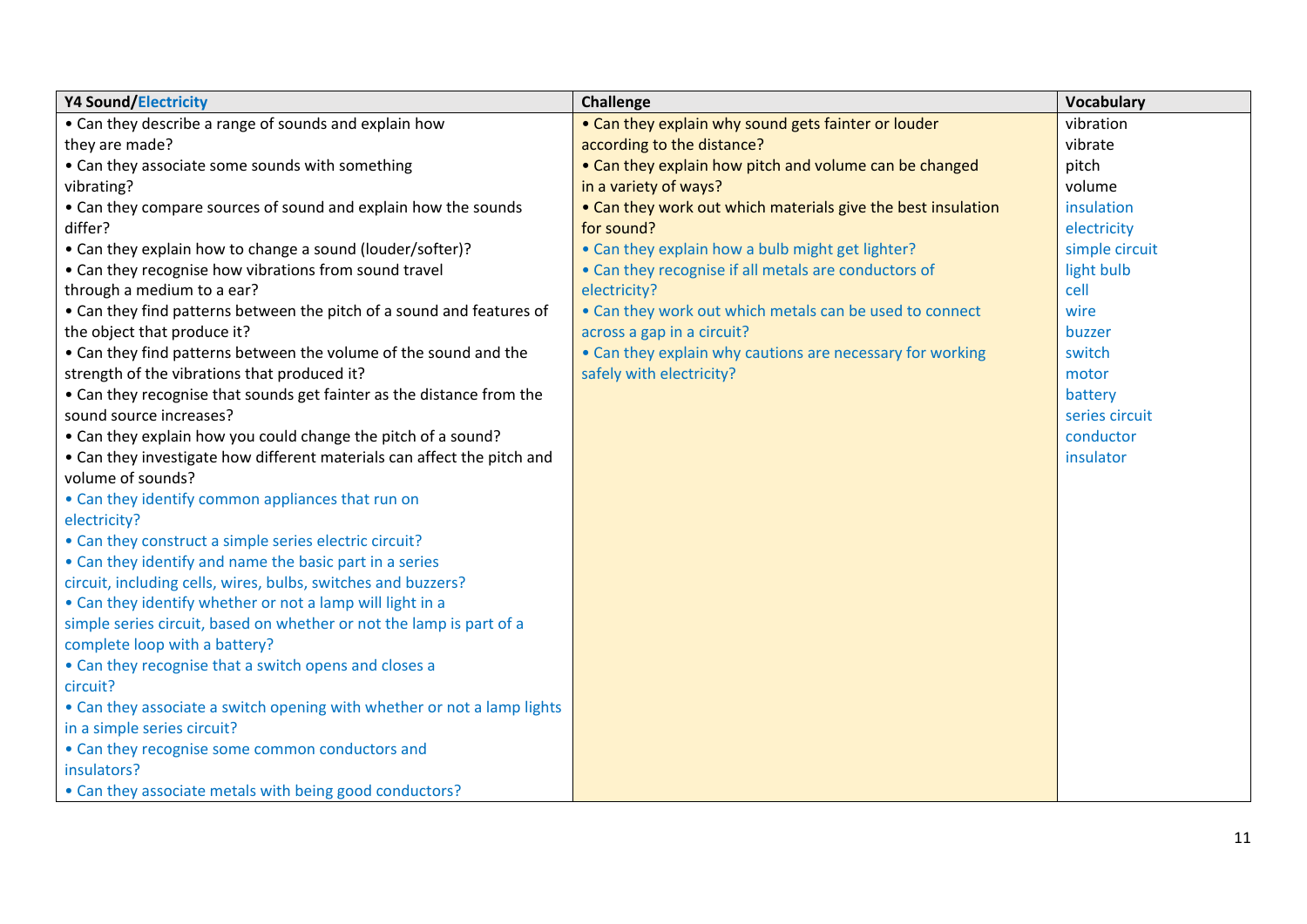| <b>Working Scientifically Y5</b>                                            | <b>Y6</b>                                                                    | <b>Year 5 and 6 Vocabulary</b> |
|-----------------------------------------------------------------------------|------------------------------------------------------------------------------|--------------------------------|
| • Can they plan and carry out a scientific enquiry to answer questions,     | • Can they explore different ways to test an idea, choose the best           | variables                      |
| including recognising and controlling variables where necessary?            | way, and give reasons?                                                       | evidence                       |
| • Can they make a prediction with reasons?                                  | • Can they vary one factor whilst keeping the others the same in             | justify                        |
| • Can they use test results to make predictions to set up comparative       | an experiment? Can they explain why they do this?                            | accuracy                       |
| and fair tests?                                                             | • Can they plan and carry out an investigation by controlling                | precision                      |
| • Can they present a report of their findings through writing, display      | variables fairly and accurately?                                             | scatter graphs                 |
| and presentation?                                                           | • Can they make a prediction with reasons?                                   | bar graphs                     |
| • Can they take measurements using a range of scientific equipment          | • Can they use information to help make a prediction?                        | line graphs                    |
| with increasing accuracy and precision?                                     | • Can they use test results to make further predictions and set up           | argument (science)             |
| • Can they take repeat readings when appropriate?                           | further comparative tests?                                                   | causal relationship            |
| • Can they record more complex data and results using scientific            | • Can they explain, in simple terms, a scientific idea and what              |                                |
| diagrams, labels, classification keys, tables, scatter graphs, bar and line | evidence supports it?                                                        |                                |
| graphs?                                                                     | • Can they present a report of their findings through writing,               |                                |
| • Can they report and present findings from enquiries through written       | display and presentation?                                                    |                                |
| explanations and conclusions?                                               | • Can they explain why they have chosen specific equipment? (incl            |                                |
| • Can they use a graph to answer scientific questions?                      | ICT based equipment)                                                         |                                |
|                                                                             | • Can they decide which units of measurement they need to use?               |                                |
|                                                                             | • Can they explain why a measurement needs to be repeated?                   |                                |
|                                                                             | • Can they record their measurements in different ways? (incl bar            |                                |
|                                                                             | charts, tables and line graphs)                                              |                                |
|                                                                             | • Can they take measurements using a range of scientific                     |                                |
|                                                                             | equipment with increasing accuracy and precision?                            |                                |
|                                                                             | • Can they find a pattern from their data and explain what it                |                                |
|                                                                             | shows?                                                                       |                                |
|                                                                             | • Can they use a graph to answer scientific questions?                       |                                |
|                                                                             | • Can they link what they have found out to other science?                   |                                |
|                                                                             | • Can they suggest how to improve their work and say why they<br>think this? |                                |
|                                                                             | • Can they record more complex data and results using scientific             |                                |
|                                                                             | diagrams, classification keys, tables, bar charts, line graphs and           |                                |
|                                                                             | models?                                                                      |                                |
|                                                                             | • Can they report findings from investigations through written               |                                |
|                                                                             | explanations and conclusions?                                                |                                |
|                                                                             | • Can they identify scientific evidence that has been used to                |                                |
|                                                                             | support to refute ideas or arguments?                                        |                                |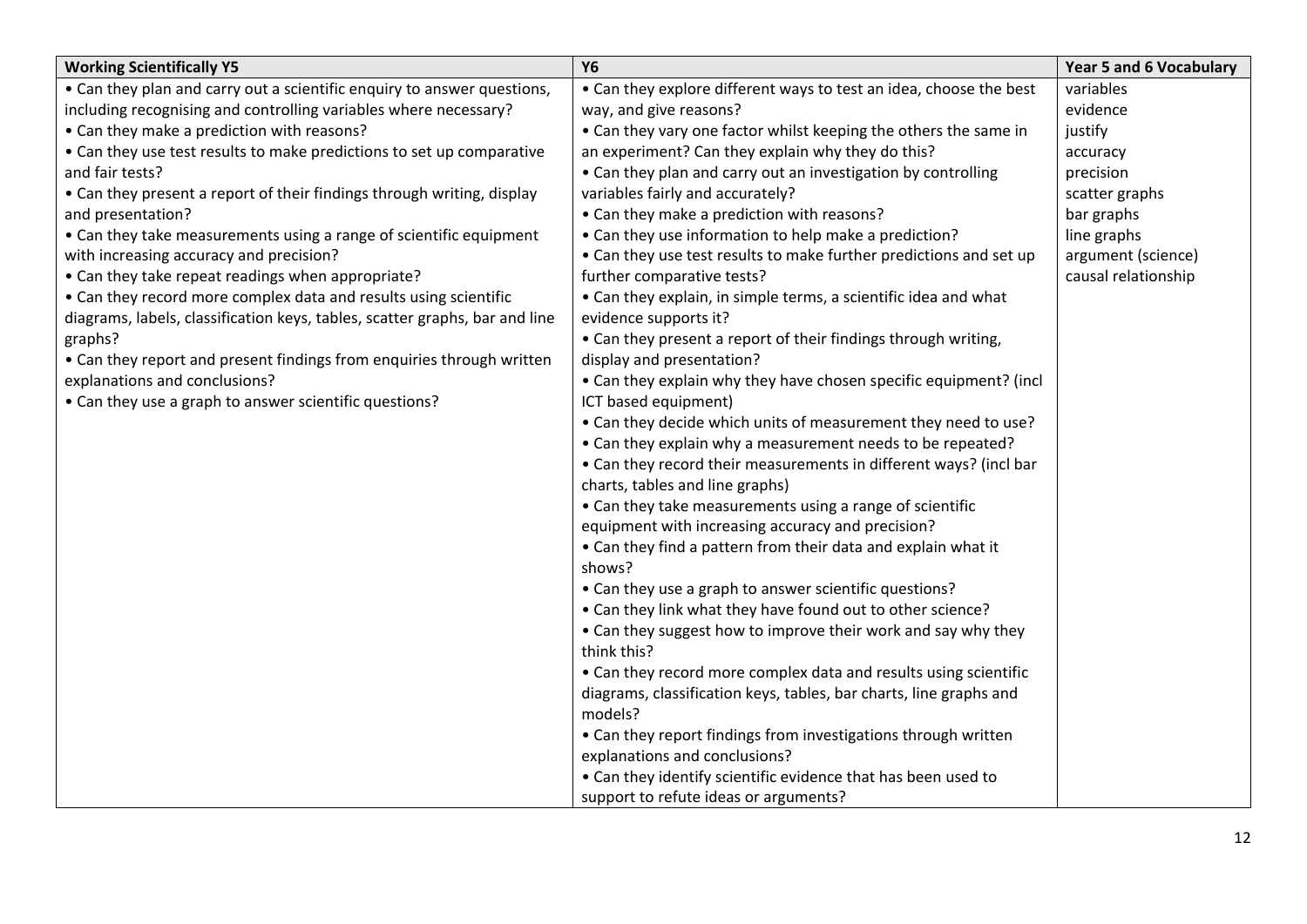|                                                                          | • Can they report and present findings from enquiries, including       |
|--------------------------------------------------------------------------|------------------------------------------------------------------------|
|                                                                          | conclusions, causal relationships and explanations of and degree of    |
|                                                                          | trust in results, in oral and written forms such as displays and other |
|                                                                          | presentations?                                                         |
| • Can they explore different ways to test an idea, choose the best way   | • Can they choose the best way to answer a question?                   |
| and give reasons?                                                        | • Can they use information from different sources to answer a          |
| • Can they vary one factor whilst keeping the others the same in an      | question and plan an investigation?                                    |
| experiment?                                                              | • Can they make a prediction which links with other scientific         |
| • Can they use information to help make a prediction?                    | knowledge?                                                             |
| • Can they explain, in simple terms, a scientific idea and what evidence | • Can they identify the key factors when planning a fair test?         |
| supports it?                                                             | • Can they explain how a scientist has used their scientific           |
| • Can they decide which units of measurement they need to use?           | understanding plus good ideas to have a breakthrough?                  |
| • Can they explain why a measurement needs to be repeated?               | • Can they plan in advance which equipment they will need and          |
| • Can they find a pattern from their data and explain what it shows?     | use it well?                                                           |
| • Can they link what they have found out to other science?               | • Can they make precise measurements?                                  |
| • Can they suggest how to improve their work and say why they think      | • Can they collect information in different ways?                      |
| this?                                                                    | • Can they record their measurements and observations                  |
|                                                                          | systematically?                                                        |
|                                                                          | • Can they explain qualitative and quantitative data?                  |
|                                                                          | • Can they draw conclusions from their work?                           |
|                                                                          | • Can they link their conclusions to other scientific knowledge?       |
|                                                                          | • Can they explain how they could improve their way of working?        |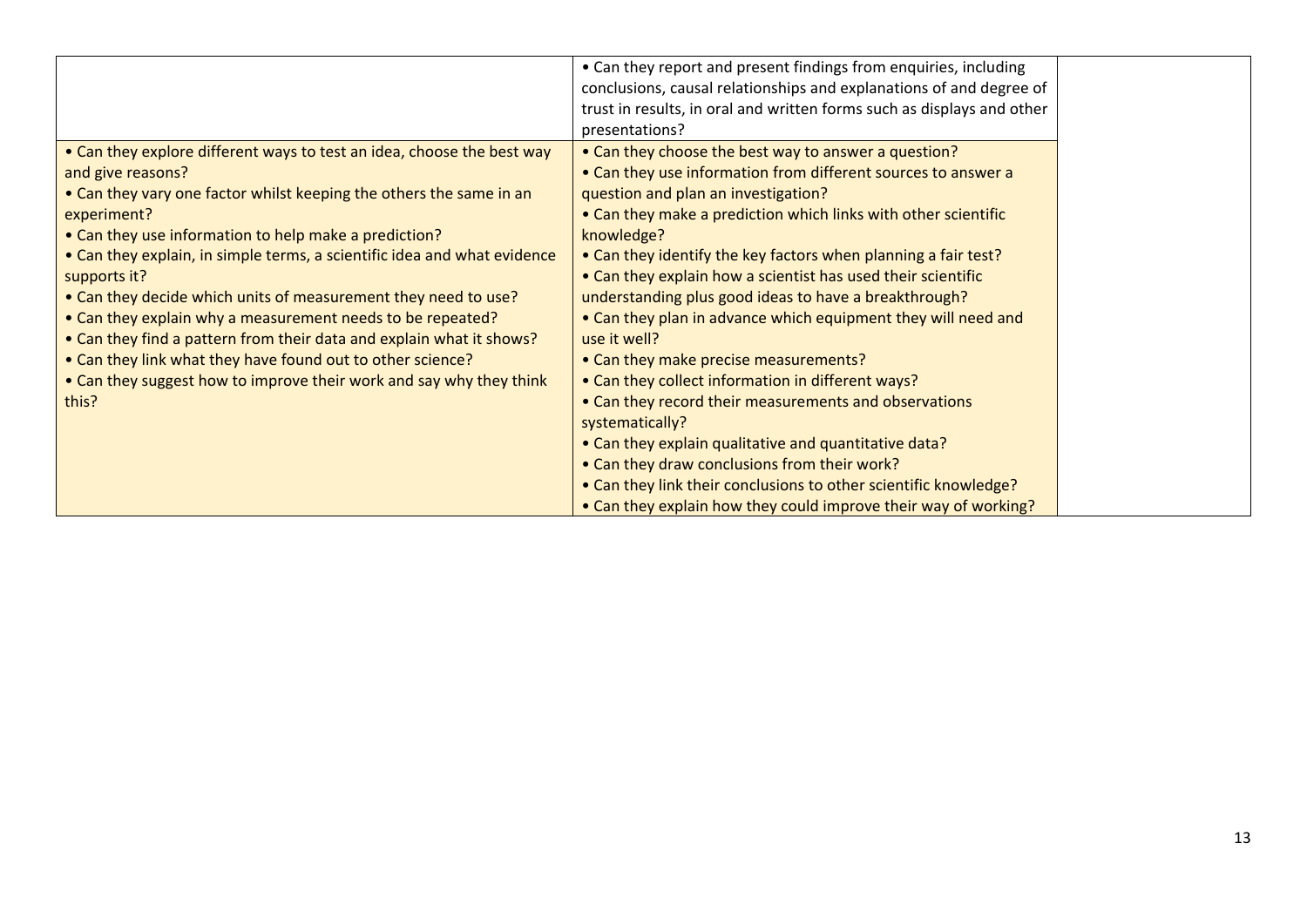| Animals, including humans Living things and their habitats Year 5      | Year 6 including evolution                                         |                         |
|------------------------------------------------------------------------|--------------------------------------------------------------------|-------------------------|
| • Can they describe the changes as humans develop to old age?          | • Can they recognise that living things have changed over time     | puberty                 |
| • Can they describe the differences in the life cycles of a mammal, an | and that fossils provide information about living things that      | gestation period        |
| amphibians, an insects and a bird?                                     | inhabited the earth millions of years ago?                         | circulatory system      |
| • Can they describe the life cycles of common plants?                  | • Can they recognise that living things produce offspring of the   | heart                   |
| • Can they explore the work of well know naturalists and animal        | same kind, but normally offspring vary and are not identical to    | lungs                   |
| behaviourists? (David Attenborough and Jane Goodall)                   | their parents?                                                     | blood vessels           |
|                                                                        | • Can they give reasons why offspring are not identical to each    | blood                   |
|                                                                        | other or to their parents?                                         | lifestyle               |
|                                                                        | • Can they explain the process of evolution and describe the       | disease                 |
|                                                                        | evidence for this?                                                 | water transportation    |
|                                                                        | • Can they identify how animals and plants are adapted to suit     | nutrient transportation |
|                                                                        | their environment in different ways and that adaptation may        | oxygen                  |
|                                                                        | lead to evolution?                                                 | air                     |
|                                                                        | • Can they describe how living things are classified into broad    | breathing               |
|                                                                        | groups according to common observable characteristics and          | exercise                |
|                                                                        | based on similarities and differences including microorganisms,    | diet                    |
|                                                                        | plants and animals?                                                | drugs                   |
|                                                                        | • Can they give reasons for classifying plants and animals based   | life cycles             |
|                                                                        | on specific characteristics?                                       | reproduction            |
|                                                                        | • Can they identify and name the main parts of the human           | life processes          |
|                                                                        | circulatory system, and describe the functions of the heart, blood | sexual and asexual      |
|                                                                        | vessels and blood?                                                 | reproduction (plants)   |
|                                                                        | • Can they recognise the impact of diet, exercise, drugs and       | root cuttings           |
|                                                                        | lifestyle on the way their bodies function?                        | classification          |
|                                                                        | • Can they describe the ways in which nutrients and water and      | microorganisms          |
|                                                                        | transported within animals, including humans?                      | organisms               |
|                                                                        |                                                                    | evolution               |
|                                                                        |                                                                    | evolve                  |
|                                                                        |                                                                    | adaptation              |
|                                                                        |                                                                    | variation               |
|                                                                        |                                                                    | inherit                 |
|                                                                        |                                                                    | inheritance             |
| • Can they create a timeline to indicate stages of growth in certain   | • Can they talk about the work of Charles Darwin, Mary Anning      |                         |
| animals, such as frogs and butterflies?                                | and Alfred Wallace?                                                |                         |
| • Can they describe the changes experienced in puberty?                |                                                                    |                         |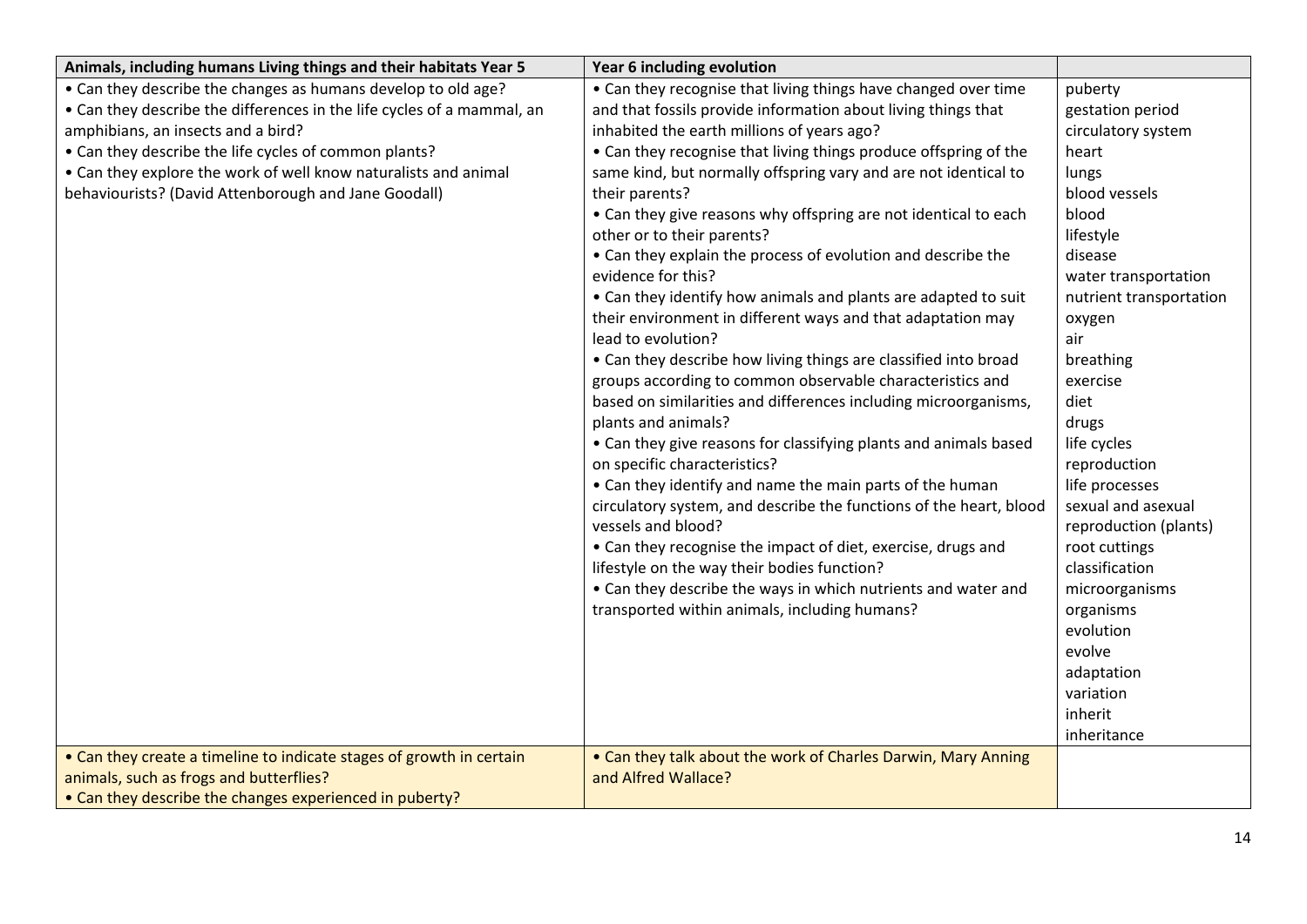| • Can they draw a timeline to indicate stages in the growth and         | • Can they explain how some living things adapt to survive in     |                     |
|-------------------------------------------------------------------------|-------------------------------------------------------------------|---------------------|
|                                                                         |                                                                   |                     |
| • Can they observe their local environment and draw conclusions about   | • Can they analyse the advantages and disadvantages of specific   |                     |
| life-cycles, e.g. plants in the vegetable garden or flower border?      | adaptations, such as being on two rather than four feet?          |                     |
| • Can they compare the life cycles of plants and animals in their local | • Can they begin to understand what is meant by DNA?              |                     |
| environment with the life cycles of those around the world, e.g.        | • Can they explain why classification is important?               |                     |
| rainforests?                                                            | • Can they readily group animals into reptiles, fish, amphibians, |                     |
|                                                                         | birds and mammals?                                                |                     |
|                                                                         | • Can they sub divide their original groupings and explain their  |                     |
|                                                                         | divisions?                                                        |                     |
|                                                                         | • Can they group animals into vertebrates and invertebrates?      |                     |
|                                                                         | • Can they find out about the significance of the work of         |                     |
|                                                                         | scientists such as Carl Linnaeus, a pioneer of classification?    |                     |
|                                                                         | • Can they explore the work of medical pioneers, for example,     |                     |
|                                                                         | William Harvey and Galen and recognise how much we have           |                     |
|                                                                         | learnt about our bodies?                                          |                     |
|                                                                         | • Can they compare the organ systems of humans to other           |                     |
|                                                                         | animals?                                                          |                     |
|                                                                         | • Can they make a diagram of the human body and explain how       |                     |
|                                                                         | different parts work and depend on one another?                   |                     |
|                                                                         | • Can they name the major organs in the human body?               |                     |
|                                                                         | • Can they locate the major human organs?                         |                     |
|                                                                         | • Can they make a diagram that outlines the main parts of a       |                     |
|                                                                         | body?                                                             |                     |
|                                                                         | development of humans?                                            | extreme conditions? |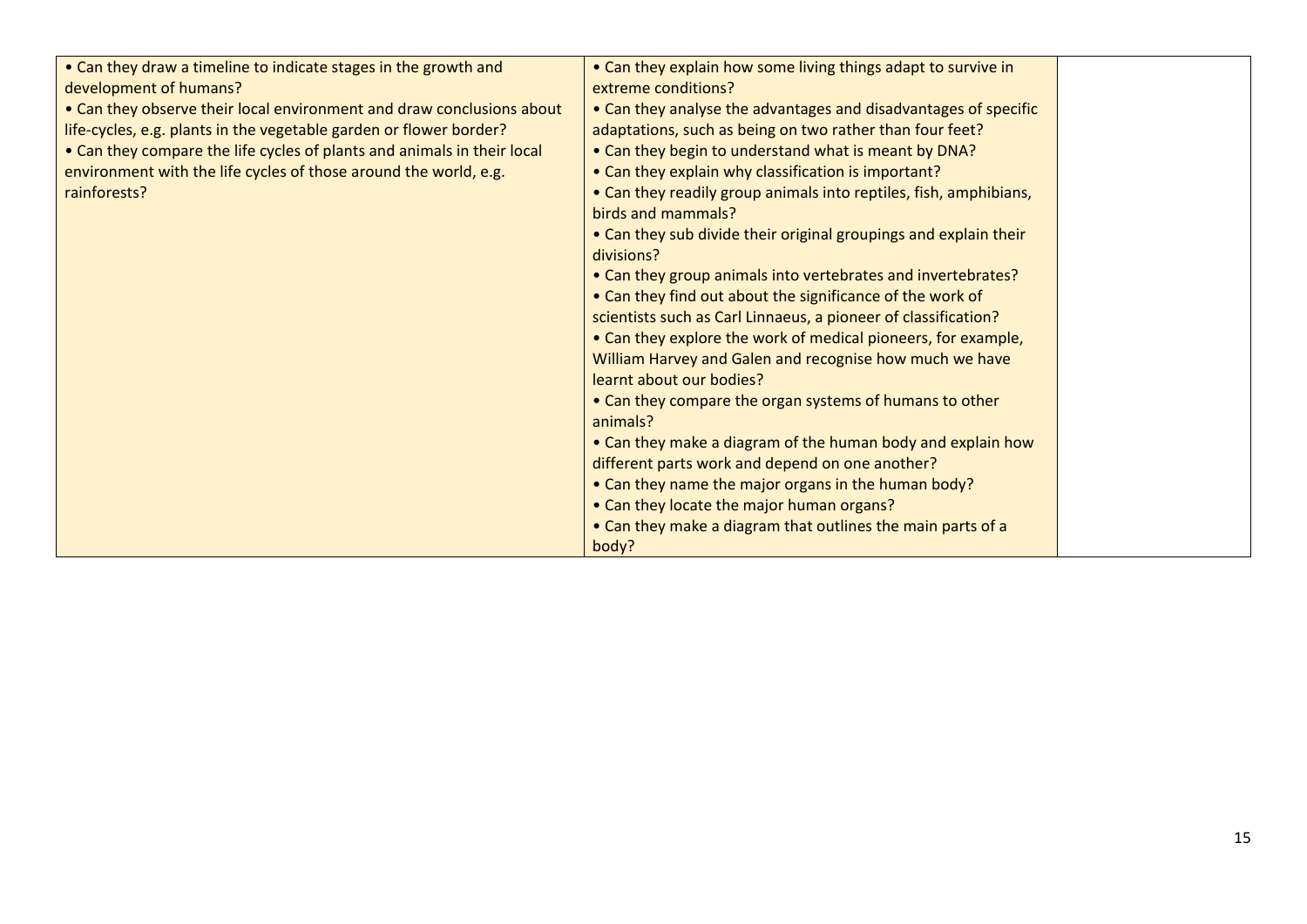| <b>Y5 Properties and Changes to Materials</b>                                                                                                                                                                                                                                                                                                                                                                                                                                                                                                                                                                                                                                                                                                                                                                                                                                                                                                                                                                                                                                                                                                                                                                                  | Challenge                                                                                                                                                                                                                                                                                                                                                                                                                                                                                                                                                                                                      | <b>Vocabulary</b>                                                                                                                                                                                                                                                                        |
|--------------------------------------------------------------------------------------------------------------------------------------------------------------------------------------------------------------------------------------------------------------------------------------------------------------------------------------------------------------------------------------------------------------------------------------------------------------------------------------------------------------------------------------------------------------------------------------------------------------------------------------------------------------------------------------------------------------------------------------------------------------------------------------------------------------------------------------------------------------------------------------------------------------------------------------------------------------------------------------------------------------------------------------------------------------------------------------------------------------------------------------------------------------------------------------------------------------------------------|----------------------------------------------------------------------------------------------------------------------------------------------------------------------------------------------------------------------------------------------------------------------------------------------------------------------------------------------------------------------------------------------------------------------------------------------------------------------------------------------------------------------------------------------------------------------------------------------------------------|------------------------------------------------------------------------------------------------------------------------------------------------------------------------------------------------------------------------------------------------------------------------------------------|
| • Can they compare and group together everyday materials on the basis<br>of their properties, including<br>hardness, solubility, transparency, conductivity (electrical and thermal),<br>and response to magnets?<br>• Can they explain how some materials dissolve in liquid to form a<br>solution?<br>• Can they describe how to recover a substance from a solution?<br>• Can they use their knowledge of solids, liquids and gases to decide how<br>mixtures might be separated,<br>of soda?<br>including through filtering, sieving, evaporating?<br>• Can they give reasons, based on evidence for comparative and fair tests<br>for the particular uses of<br>everyday materials, including metals wood and plastic?<br>• Can they describe changes using scientific words? (evaporation,<br>condensation)<br>• Can they demonstrate that dissolving, mixing and changes of state are<br>reversible changes?<br>• Can they explain that some changes result in the formation of new<br>materials, and that this kid of change<br>is not usually reversible, including changes associated with burning and<br>the action of acid on<br>bicarbonate of soda?<br>• Can they use the terms 'reversible' and 'irreversible'? | • Can they describe methods for separating mixtures?<br>(filtration, distillation)<br>• Can they work out which materials are most effective for<br>keeping us warm or for keeping something cold?<br>• Can they use their knowledge of materials to suggest ways to<br>classify? (solids, liquids, gases)<br>• Can they explore changes that are difficult to reverse, e.g.<br>burning, rusting and reactions such as vinegar with bicarbonate<br>• Can they explore the work of chemists who created new<br>materials, e.g. Spencer Silver (glue on sticky notes) or Ruth<br>Benerito (wrinkle free cotton)? | properties<br>hardness<br>solubility<br>transparency<br>electrical conductivity<br>thermal conductivity<br>magnetism<br>dissolve<br>solution<br>substance<br>separating<br>mixing<br>filtering<br>sieving<br>reversible change<br>burning<br>rusting<br>reactions<br>irreversible change |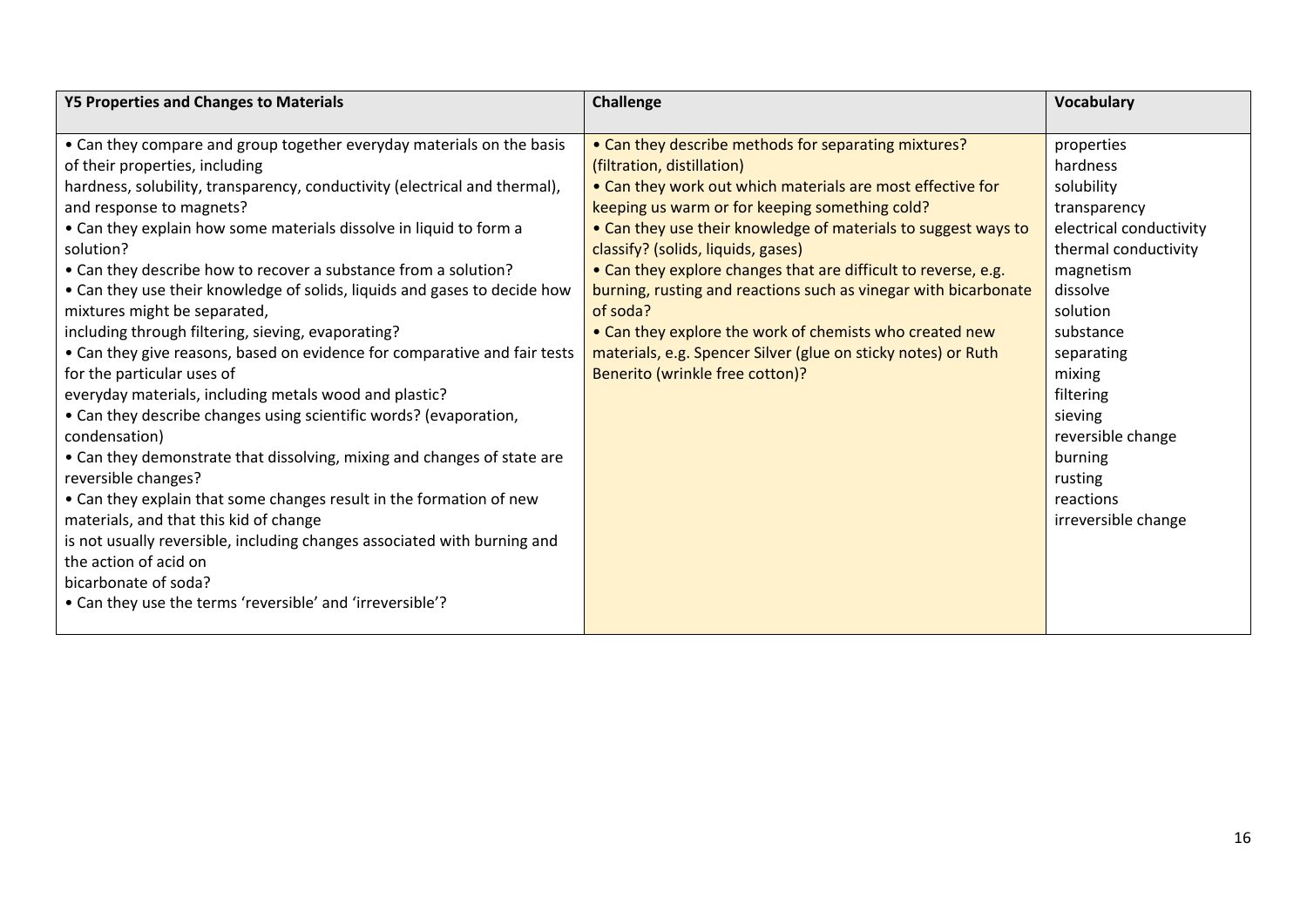| <b>Earth, Space and Forces Y5</b>                                        | Challenge                                                         | <b>Vocabulary Y5</b>     |
|--------------------------------------------------------------------------|-------------------------------------------------------------------|--------------------------|
|                                                                          |                                                                   |                          |
| • Can they identify and explain the movement of the Earth and other      | • Can they compare the time of day at different places on the     | solar system             |
| plants relative to the sun in the solar system?                          | earth?                                                            | planets: Mercury, Venus, |
| • Can they explain how seasons and the associated weather is created?    | • Can they create shadow clocks?                                  | earth, Mars, Jupiter,    |
| • Can they describe and explain the movement of the Moon relative to     | • Can they begin to understand how older civilizations used the   | Saturn, Neptune, Uranus  |
| the Earth?                                                               | sun to create astronomical clocks, e.g. Stonehenge?               | moon                     |
| • Can they describe the sun, earth and moon as approximately spherical   | • Can they explore the work of some scientists? (Ptolemy,         | stars                    |
| bodies?                                                                  | Alhazen, Copernicus)                                              | spherical bodies         |
| • Can they use the idea of the earth's rotation to explain day and night | • Can they describe and explain how motion is affected by         | rotation                 |
| and the apparent movement of the sun across the sky?                     | forces? (including gravitational attractions, magnetic attraction | orbit                    |
| • Can they explain that unsupported objects fall towards the earth       | and friction)                                                     | satellite                |
| because of the force of gravity acting between the earth and the falling | • Can they design very effective parachutes?                      | gravity                  |
| object?                                                                  | • Can they work out how water can cause resistance to floating    | air resistance           |
| • Can they identify the effects of air resistance, water resistance and  | objects?                                                          | water resistance         |
| friction that act between moving surfaces?                               | • Can they explore how scientists, such as Galileo Galilei and    | friction                 |
| • Can they recognise that some mechanisms, including levers, pulleys     | Isaac Newton helped to develop the theory of gravitation?         | levers                   |
| and gears, allow a smaller force to have a greater effect?               |                                                                   | pulleys                  |
|                                                                          |                                                                   | gears                    |
|                                                                          |                                                                   | springs                  |